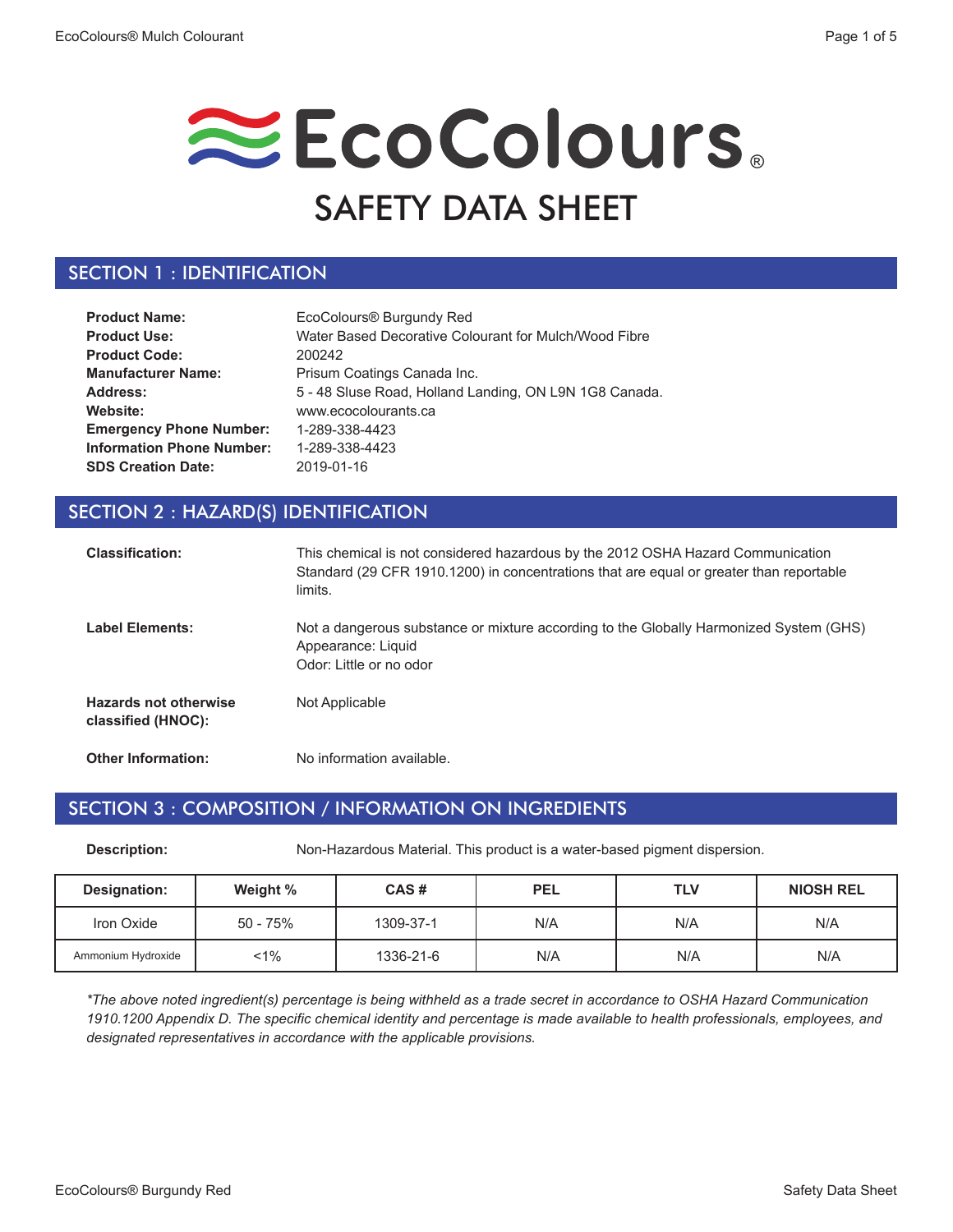# SECTION 4 : FIRST AID MEASURES

| <b>General Advice:</b>     | No hazards which require special first aid measures.                                                                                 |
|----------------------------|--------------------------------------------------------------------------------------------------------------------------------------|
| <b>Eve Contact:</b>        | Immediately flush eyes with plenty of water for at least 15 minutes. If irritation develops,<br>consult a physician.                 |
| <b>Skin Contact:</b>       | Flush contaminated skin with plenty of water. Consult a physician if irritation develops.                                            |
| Inhalation:                | Move exposed person to fresh air. If irritation persists, get medical attention promptly.                                            |
| Ingestion:                 | Do not induce vomiting. If victim is conscious, rinse mouth and give plenty of water to drink.<br>Get medical attention immediately. |
| <b>Notes To Physician:</b> | Treat symtomatically (decontamination, vital functions).                                                                             |

#### SECTION 5 : FIRE-FIGHTING MEASURES

| <b>Suitable Extinguishing</b><br>Media:                                                           | Water spray, dry powder, foam, carbon dioxide. Use extinguishing measures that are appropri-<br>ate to local circumstances and the surrounding environment. |  |  |
|---------------------------------------------------------------------------------------------------|-------------------------------------------------------------------------------------------------------------------------------------------------------------|--|--|
| <b>Protective Equipment And</b><br><b>Precautions For Firefighters:</b>                           | As in any fire, wear self-contained breathing apparatus pressure-demand, MSHA/NIOSH<br>(approved or equivalent) and full protective gear.                   |  |  |
| <b>Specific Hazards Arising</b><br><b>From The Chemical:</b>                                      | Closed containers may rupture if exposed to fire or extreme heat.                                                                                           |  |  |
| <b>Sensitivity To Mechanical</b><br>Impact:                                                       | <b>No</b>                                                                                                                                                   |  |  |
| <b>Sensitivity To Static</b><br>Discharge:                                                        | <b>No</b>                                                                                                                                                   |  |  |
| <b>Flash Point Data</b>                                                                           |                                                                                                                                                             |  |  |
| Flash Point (°F):                                                                                 | Not applicable                                                                                                                                              |  |  |
| Flash Point (°C):                                                                                 | Not applicable                                                                                                                                              |  |  |
| <b>Flash Point Method:</b>                                                                        | Not applicable                                                                                                                                              |  |  |
| <b>Flammability Limits In Air</b>                                                                 |                                                                                                                                                             |  |  |
| <b>Lower Explosion Limit:</b>                                                                     | Not applicable                                                                                                                                              |  |  |
| <b>Upper Explosion Limit:</b>                                                                     | Not applicable                                                                                                                                              |  |  |
| Health: 1<br><b>NFPA</b>                                                                          | Flammability: 0<br><b>Instability: 0</b><br><b>Special: Not applicable</b>                                                                                  |  |  |
| <b>NFPA Legend</b><br>0 - Not Hazardous<br>1 - Slightly<br>2 - Moderate<br>3 - High<br>4 - Severe |                                                                                                                                                             |  |  |

The ratings assigned are only suggested ratings, the contractor/employer has ultimate responsibilities for NFPA ratings where this system is used.

Additional information regarding the NFPA rating system is available from the National Fire Protection Agency (NFPA) at www.nfpa.org.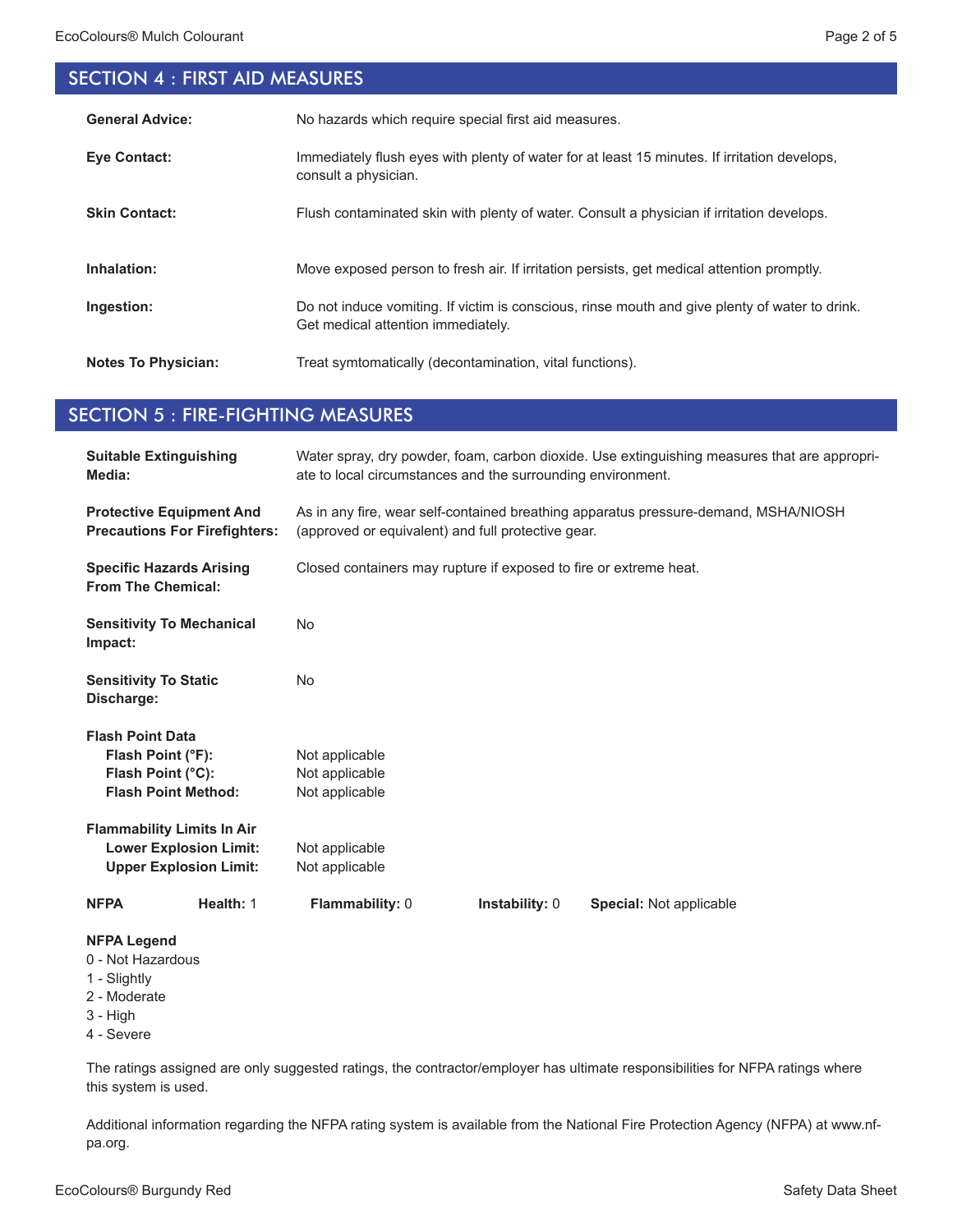May be slippery when wet. Use caution during cleanup, use personal protective clothing, avoid contact with skin, eyes and clothing. Squeegee or broom spilled material and dispose in accordance with all local, provincial/state and federal regulations. Spills may be absorbed by an absorbent material (e.g. sand, sawdust, general-purpose binder, kieselguhr) and dispose as solid waste according to your local, provincial/state and federal regulations. Clean up spills immediately observing precautions in the protective equipment section. Place into a suitable container for disposal. Provide ventilation. After removal, flush spill area with soap and water to remove trace residue.

**Larger spills:** Dike spillage. Pump off product.

**Environmental precautions:** Do not discharge into the subsoil/soil. Do not discharge into drains/surface waters/groundwater.

#### SECTION 7 : HANDLING AND STORAGE

| Handling:                                 | Use with adequate ventilation. Avoid breathing vapor and contact with eyes, skin and clothing.                                                                                                                                                                    |
|-------------------------------------------|-------------------------------------------------------------------------------------------------------------------------------------------------------------------------------------------------------------------------------------------------------------------|
| Storage:                                  | Store in a cool, dry, well ventilated area away from sources of heat, combustible materials,<br>and incompatible substances. Keep container tightly closed when not in use. Do not freeze.<br>Keep out of direct sunlight. Segregate from foods and animal feeds. |
| Protection against fire and<br>explosion: | No special precautions necessary. The substance/product in non-combustible. Product is not<br>explosive.                                                                                                                                                          |
| <b>Hygiene Practices:</b>                 | Wash thoroughly after handling. Avoid contact with eyes and skin.                                                                                                                                                                                                 |

#### SECTION 8 : EXPOSURE CONTROLS / PERSONAL PROTECTION

| <b>Components with</b><br>occupational exposure<br>limits: | Iron oxide:<br>OSHA PEL - PEL 10mg/m3 fimes/smoke ; TWA value 10 mg/m3 fumes smoke;<br>ACGIH TLV - TWA value 5 mg/m3 Respirable fraction;                                                                                                                                                                                                                                                                                                                                                                                                            |
|------------------------------------------------------------|------------------------------------------------------------------------------------------------------------------------------------------------------------------------------------------------------------------------------------------------------------------------------------------------------------------------------------------------------------------------------------------------------------------------------------------------------------------------------------------------------------------------------------------------------|
| <b>Engineering Measures:</b>                               | Whenever possible engineering controls should be used to minimize the need for personal<br>protective equipment. Ensure adequate ventilation, especially in confined areas.                                                                                                                                                                                                                                                                                                                                                                          |
| <b>Protective Equipment</b><br><b>Eye/Face Protection:</b> | Safety glasses with side-shields. Tightly fitting safety goggles (chemical goggles). Wear face<br>shield if splashing hazard exists.                                                                                                                                                                                                                                                                                                                                                                                                                 |
| <b>Skin Protection:</b>                                    | Protective gloves and impervious clothing or chemical protection suit.                                                                                                                                                                                                                                                                                                                                                                                                                                                                               |
| <b>Respiratory Protection:</b>                             | In case of insufficient ventilation wear suitable respiratory equipment. Wear NIOSH certified<br>(or equivalent) TC23C Chemical/Mechanical type filter system to remove a combination of<br>particles, gas and vapours. For situations where airborne concentrations may exceed the level<br>for which an air purifying respirator is effective, or where the levels are unknown or Immediate-<br>ly Dangerous to Life or Health (IDLH), use NIOSH-certified full facepiece pressure demand<br>supplied-air respirator (SAR) with escape provisions. |
| <b>Hygiene Measures:</b>                                   | Avoid contact with skin, eyes and clothing. Remove and wash contaminated clothing before<br>re-use. Wash thoroughly after handling.                                                                                                                                                                                                                                                                                                                                                                                                                  |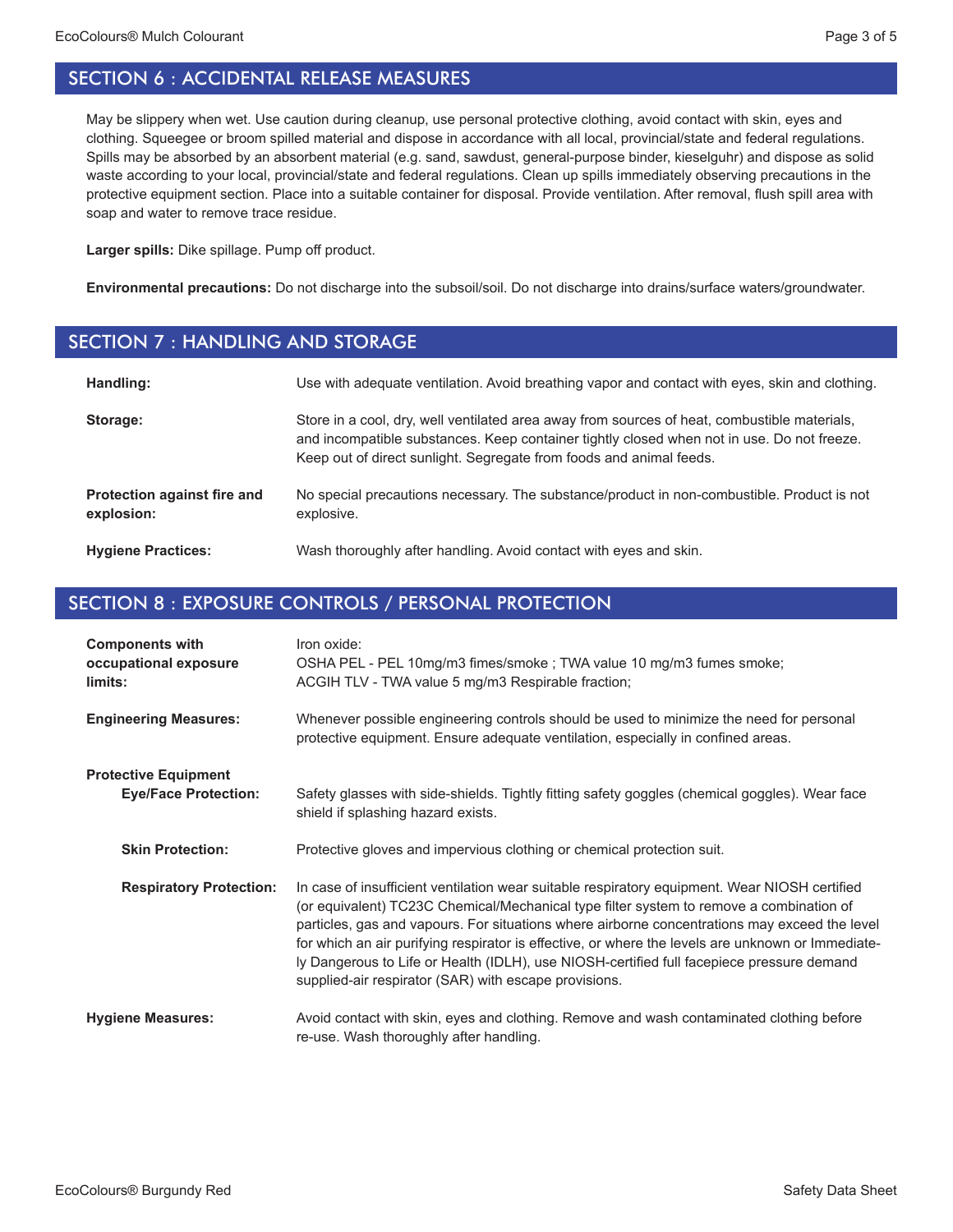#### SECTION 9 : PHYSICAL AND CHEMICAL PROPERTIES

| Appearance:                       | Viscous liquid                                                                               |
|-----------------------------------|----------------------------------------------------------------------------------------------|
| Odor:                             | Mild, Ammonia-like                                                                           |
| <b>Odor Threshold:</b>            | Not applicable.                                                                              |
| Colour:                           | <b>Burgundy Red</b>                                                                          |
| <b>Boiling Point:</b>             | Approx 100°                                                                                  |
| <b>Melting Point:</b>             | Not applicable                                                                               |
| Density:                          | Approx 2.30 g/cm3 (approx 20°C)                                                              |
| Solubility:                       | Not applicable                                                                               |
| <b>Vapor Density:</b>             | Not applicable                                                                               |
| <b>Vapor Pressure:</b>            | Approx 23 hPa (approx 20°C) infomation applies to solvent                                    |
| <b>Evaporation Rate:</b>          | Not applicable                                                                               |
| pH:                               | approx 8 - 10 (undiluted)                                                                    |
| <b>Viscosity:</b>                 | <b>78 KU</b>                                                                                 |
| <b>Flammability:</b>              | No indication of flammability (based on chemical structure)                                  |
| <b>Flash Point:</b>               | Not applicable                                                                               |
| <b>Freezing Point:</b>            | $32^{\circ}$ F / 0 $^{\circ}$ C                                                              |
| Partition coefficient: n-octa-    |                                                                                              |
| nol/water;                        | Not applicable                                                                               |
| <b>Auto-ignition temperature:</b> | Based on the water content the product does not ignite                                       |
| Decomposition temperature:        | No information available                                                                     |
| Initial boiling point and         |                                                                                              |
| boiling range:                    | Not applicable                                                                               |
| Upper/lower flammability or       | As a result of our experience with this product and our knowledge we do not expect any       |
| explosive limits:                 | hazard as long as the product is used aappropriately and in accordance with the intended use |
|                                   |                                                                                              |

#### SECTION 10 : STABILITY AND REACTIVITY

| <b>Chemical Stability:</b>       | Stable under normal temperatures and pressures.                                            |
|----------------------------------|--------------------------------------------------------------------------------------------|
| <b>Hazardous Polymerization:</b> | Not reported.                                                                              |
| <b>Conditions to Avoid:</b>      | Heat, flames, incompatible materials, freezing - see SDS Section 7 - Handling and Storage. |
| Incompatible Materials:          | Strong oxidizing agents. Strong acids and bases.                                           |

#### SECTION 11 : TOXICOLOGICAL INFORMATION

Inhalation. Skin. Eyes. **Route of Entry:**

No hazardous materials present. This product does not contain any ingredient designated by IARC, NTP, ACGIH, WHMIS, EC or OSHA, as probable or suspected human carcinogens. **Toxicological:**

> As with all materials for which test data is limited or does not exist, caution must be exercised through the prudent use of protective equipment and handling procedures to minimize exposure.

## SECTION 12 : ECOLOGICAL INFORMATION

soil and water.

| <b>Ecotoxicity:</b>   | No ecological testing has been performed on this product. No ecotoxicity data was found for<br>the product. |
|-----------------------|-------------------------------------------------------------------------------------------------------------|
| <b>Environmental:</b> | Dispose of contents and container properly. Do not dump. Contents will cause discoloration to               |